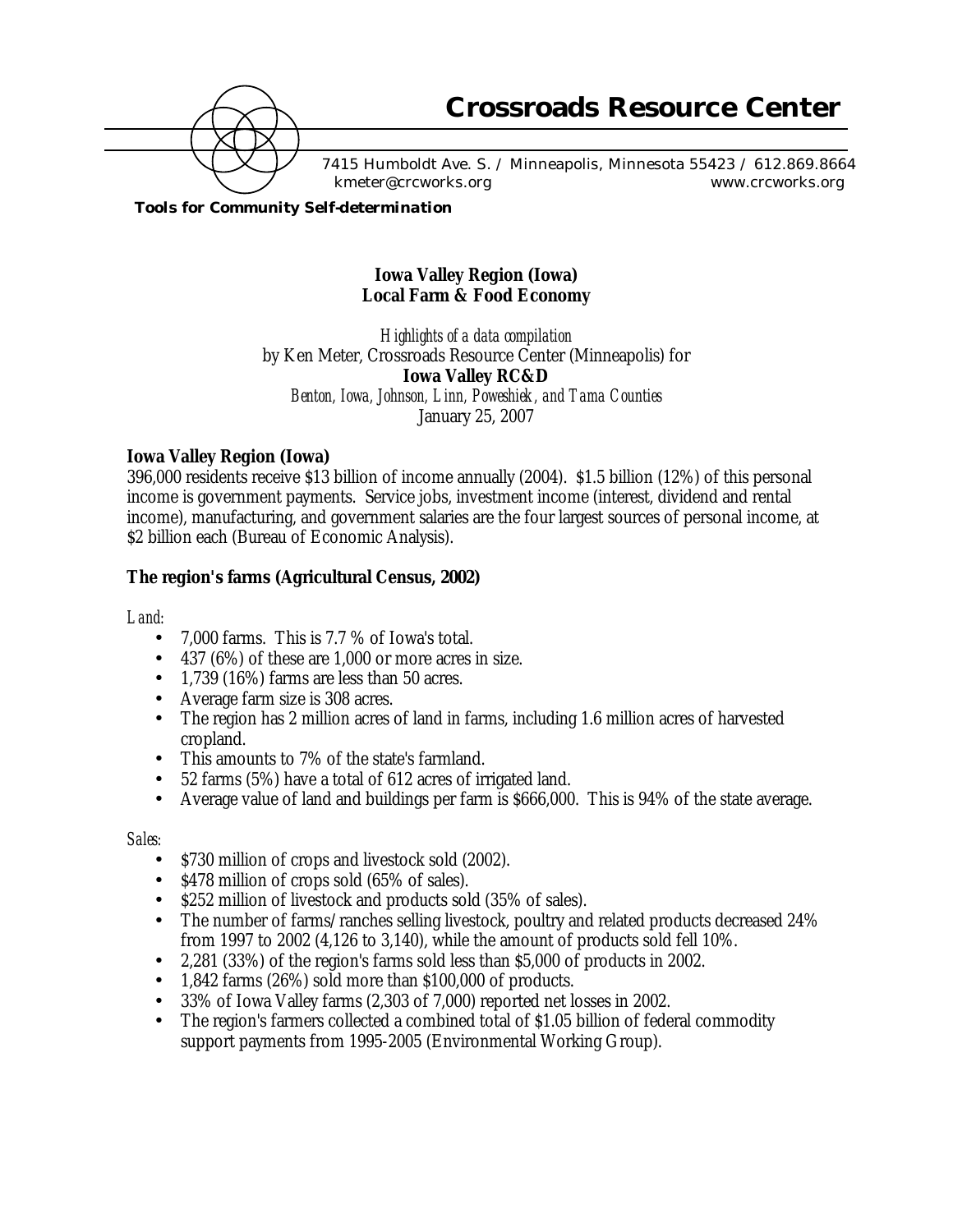*Cattle & Dairy:*

- 2,647 ranches and farms (8% of Iowa's cattle operations) hold an inventory of 222,000 cattle.
- 149,000 cattle (67%) were sold in 2002.
- 187 farms (6% of Iowa's dairy farms) raise 12,000 milk cows. The number of dairy farms fell 18% from 1997 to 2002, while sales fell 34%.
- 2,862 farms produce 418,000 tons of forage crops (hay, etc.).

*Other livestock & animal products:*

- 639 farms (6% of Iowa's hog farms) hold an inventory of 509,000 hogs and pigs.
- 1.2 million hogs and pigs were sold in 2002.
- 383 farms hold an inventory of 23,000 sheep and lambs. This is 10% of Iowa's sheep farms.
- 250 farms raise poultry  $-191$  to harvest their eggs. This is 10% of Iowa's poultry farms
- An inventory of 230,000 layers were held in the region.

*Grains*

- 3,971 farms raise 134 million bushels of corn on 783,000 acres.
- 455 farms raise 251,000 tons of corn to be chopped green.
- 3,715 farms raise 35 million bushels of soybeans on 702,000 acres.
- 693 farms raise 1.1 million bushels of oats on 15,000 acres.
- 21 farms raise 72,000 bushels of wheat.

*Vegetables & Melons (some farmers state that Ag Census data does not fully represent vegetable production):*

• 94 farms work 729 acres to raise vegetables. This is 12% of the state's vegetable farms, but only 8% of Iowa's vegetable acreage.

*Fruits (some farmers state that Ag Census data does not fully represent fruit production):*

- The region has 63 farms with a total of 361 acres of orchards. This is 13% of Iowa's farms raising fruit.
- Johnson and Linn Counties are the  $3<sup>rd</sup>$  and  $4<sup>th</sup>$  most important producers of fruits, tree nuts and berries in Iowa, selling a total of \$563,000 in 2002.

*Direct and organic sales:*

- 289 farms sell \$1.5 million of food directly to consumers. This is a 9% rise in the number of farms (264 in 1997) selling direct, and an 82% increase in the value of direct sales from 1997 to 2002. It amounts to 0.2% of all Iowa farm commodity sales.
- Iowa Valley farmers are more likely to sell direct than other Iowa farmers, with 12% of state sales.
- 50 farms in the region sold organic food products (\$1 million of sales).
- 402 farms in Iowa sold \$13 million of organic food products.

# **Balance of Cash Receipts and Production Costs (BEA):**

The balance of farm cash receipts over production costs rose \$100 million from 2003 to 2004 in Iowa Valley. Because of this, 2004 was the first year since 1997 in which farmers earned more than they spent. Despite this, farmers lost an average of \$43 million each year from 1998-2004, selling an average of \$740 million of food commodities per year, but spending \$783 million to raise them. This is a total loss of \$300 million from raising commodities over the past seven years.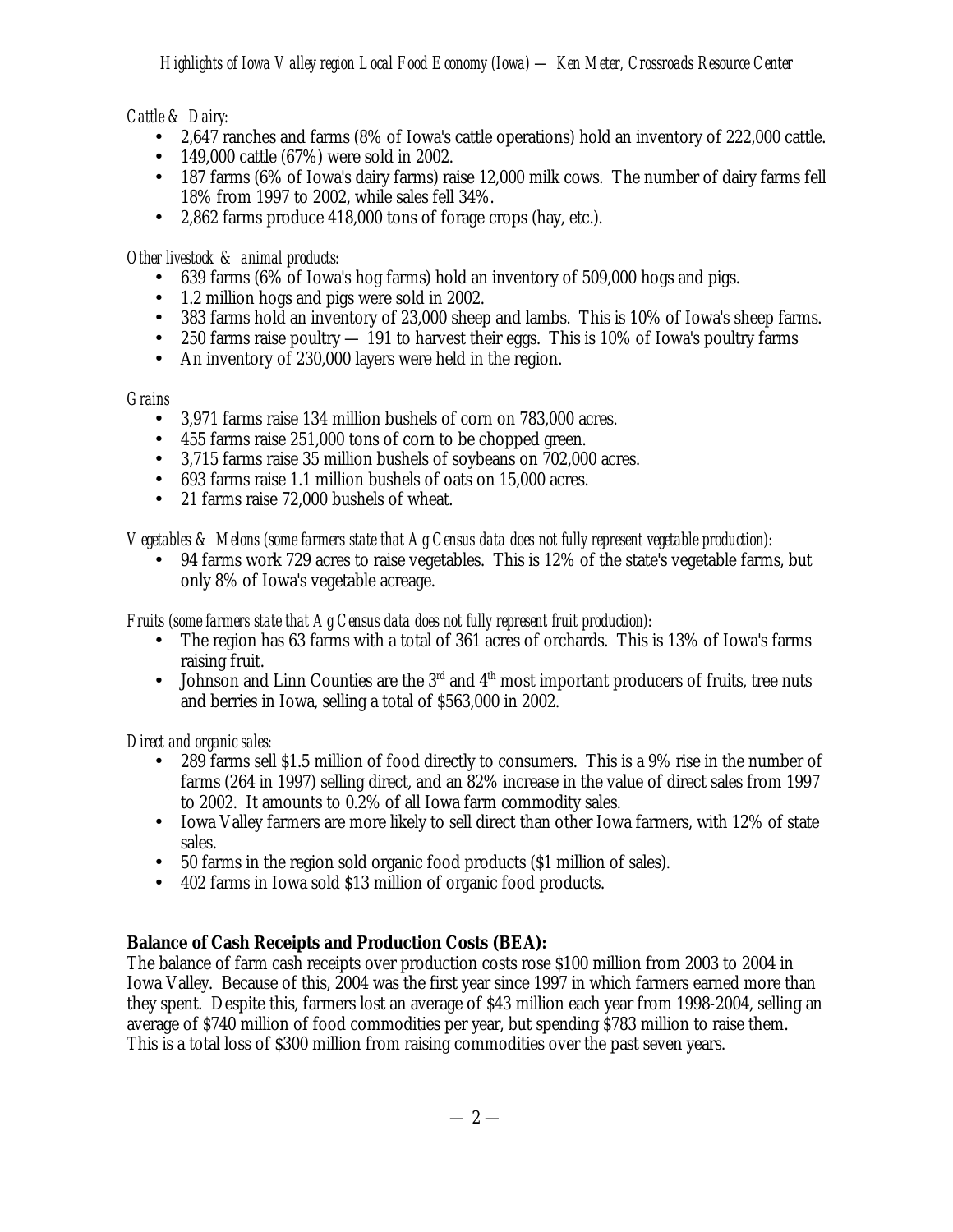Aggregate farm cash flow was negative each year from 1998 to 2003, though it turned positive in 2004. Overall, one of every three of the region's farms and ranches lost money in 2002 (Ag Census). The region's farmers and ranchers earned \$250 million less by selling commodities in 2004 than they earned in 1969 (in 2004 dollars).

Farmers and ranchers earn another \$40 million per year of farm-related income — primarily custom work, and rental income (seven-year average for 1998-2004). 4,748 (68%) of the region's farms collected federal farm support payments, averaging an annual total of \$115 million from 1998 - 2004 (BEA).

Whether they make a profit or not, Iowa Valley farms spend at least \$300 million each year buying farm inputs from outside suppliers.

#### **The region's consumers:**

Iowa Valley consumers spend \$845 million buying food each year, including \$482 million for home use. Most of this food (over \$500 million) is produced outside the region. \$1.5 million of food products (0.2% of farm cash receipts) are sold by farmers directly to consumers. The W. K. Kellogg Foundation has set a national goal of raising sales of sustainably produced foods from 3 to 10% by 2015.

Estimated change in net assets for all households in the region combined was a loss of \$638 million in 2004 alone (BLS).

#### **Farm and food economy summary:**

Farmers lose \$40 million each year producing food commodities, and spend \$300 million buying inputs from external suppliers. Meanwhile, consumers spend at least \$500 million buying food from outside.

Thus, total loss to the region is \$840 million of potential wealth *each year*. This loss amounts to more than the value of all food commodities produced in the region.

### **Iowa Valley region: markets for food eaten at home (2004):**

|                                     | millions |
|-------------------------------------|----------|
| Meats, poultry, fish, and eggs      | $S$ 118  |
| Fruits & vegetables                 | 77       |
| Cereals and bakery products         | 54       |
| Dairy products                      | 67       |
| "Other," incl. sweets, fats, & oils | 165      |

### **Iowa Valley region: markets for energy used at home (2004):**

|                      | millions |
|----------------------|----------|
| Gasoline & Motor Oil | $S$ 245  |
| Electricity          | 145      |
| Natural Gas          | 95       |
| Fuel Oil             | 16       |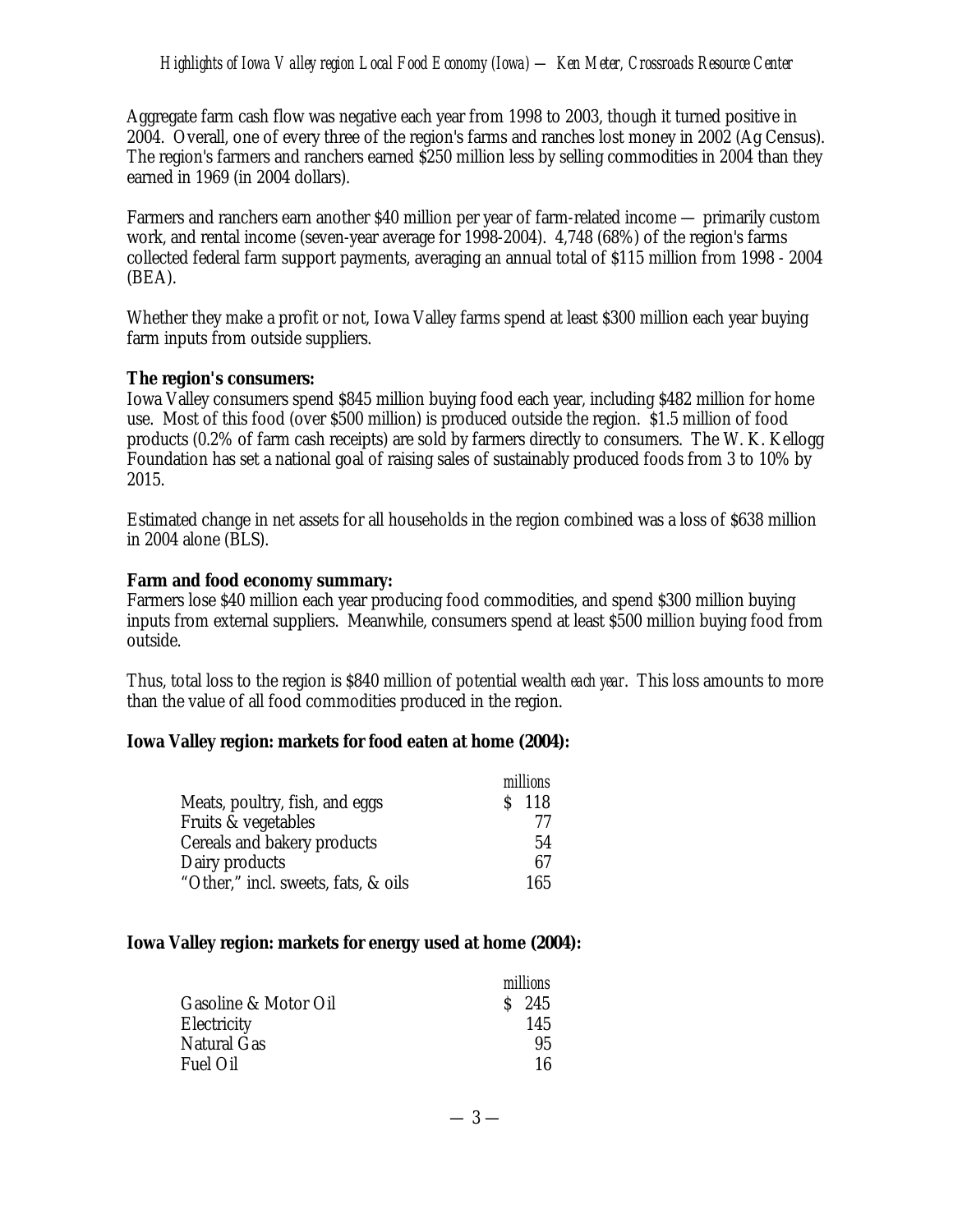# **Iowa recreation markets:**

- Travelers in Iowa spend \$4.6 billion each year (2004 Prouty, Vilsack)
- \$1.8 billion of this is spent in rural areas (Prouty)
- \$1.4 billion per year is spent by travelers to buy food in Iowa (IDED, 2005a)
- Tourism generated \$273.4 million of tax receipts in 2004 and 62,000 jobs (IDED, 2005b)

### **Iowa recreation and tourism assets:**

- 400 certified organic operations
- 165 farmers' markets first in U.S. in markets per capita
- 31 wineries
- First in nation in number of farm acres set aside for conservation

# **Key data sources:**

# **Bureau of Economic Analysis data on farm production balance**

http://www.bea.doc.gov/bea/regional/reis/

**Food consumption estimates from Bureau of Labor Statistics Consumer Expenditure Survey** http://www.bls.gov/cex/home.htm

# **U.S. Census of Agriculture**

http://www.nass.usda.gov/census/

### **USDA/Economic Research Service food consumption data:**

http://www.ers.usda.gov/data/foodconsumption/

# **USDA/ Economic Research Service farm income data:**

http://ers.usda.gov/Data/FarmIncome/finfidmu.htm

Prouty, Dennis (2000). "Economic Impact of Travel on the Iowa Economy." Iowa Legislative Fiscal Bureau, Prepared for U.S. Travel Data Center of the Travel Industry of America, January 26, 2. International travel is not included in this total.

Vilsack announces new tourism stats, October 13, 2004. "Travel industry grows to \$4.6 billion annually in Iowa." www.traveliowa.com/iowafacts/statistics.html Viewed December 5, 2005.

Iowa Department of Economic Development (2005a). "Travel Industry." Survey of visitors to 13 Welcome Centers in the state during the year, 2. Viewed at http://www.traveliowa.com/travelindustry/wc\_intro.html, January 30, 2006.

Iowa Department of Economic Development Tourism Office (2005b). Iowa Tourism Results as of November 1, 2005. PowerPoint presentation.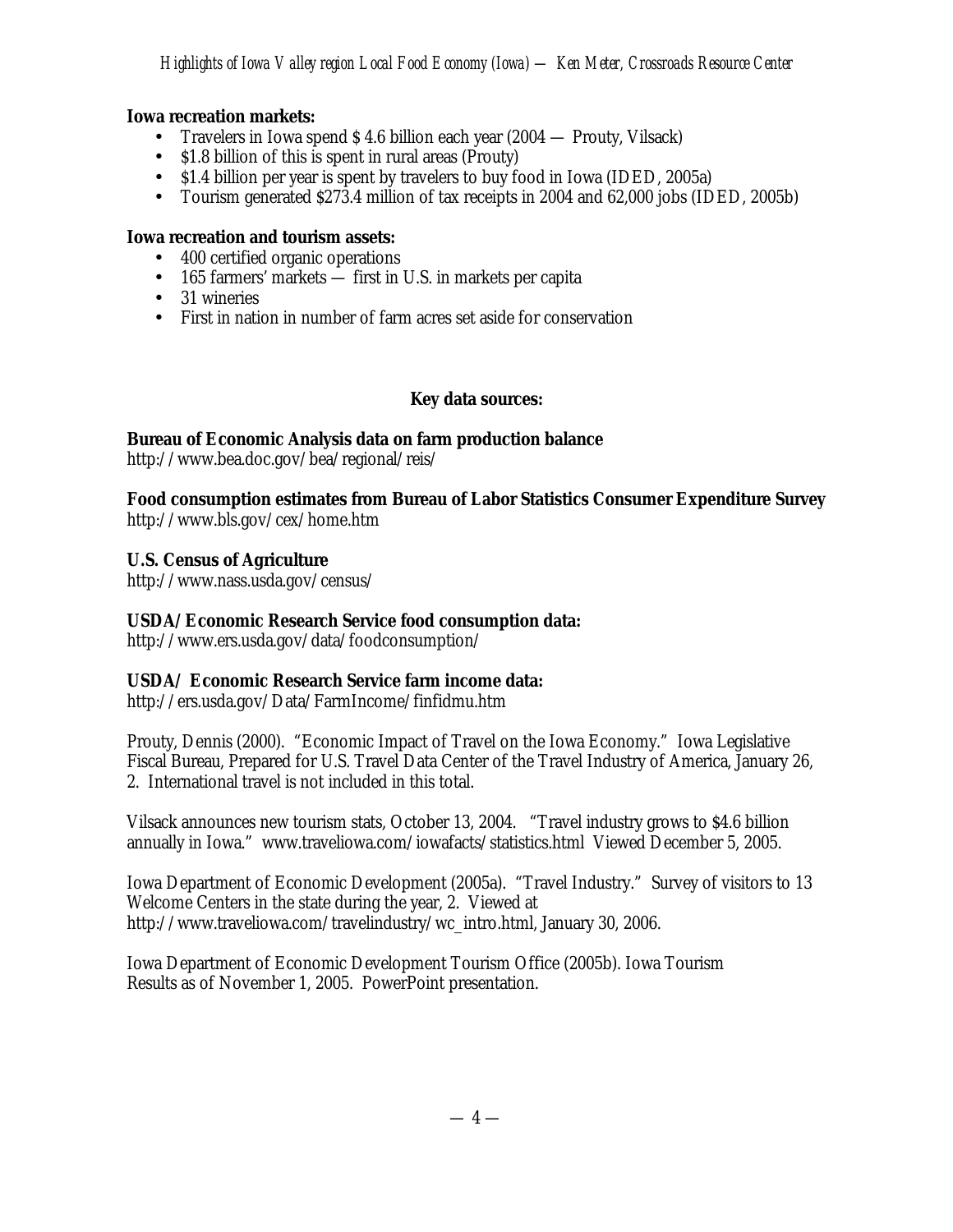# **Food & energy markets for each county:**

| <b>Benton County food market:</b> | \$54 million |
|-----------------------------------|--------------|
| Food eaten at home                | \$31 million |
| Food eaten away from home         | \$23 million |

# **Benton County markets for food eaten at home (2004):**

|                                     | millions |
|-------------------------------------|----------|
| Meats, poultry, fish, and eggs      |          |
| Fruits & vegetables                 | 5.       |
| Cereals and bakery products         | २        |
| Dairy products                      |          |
| "Other," incl. sweets, fats, & oils |          |

# **Benton County markets for energy used at home (2004):**

|                      |         | millions |
|----------------------|---------|----------|
| Gasoline & Motor Oil | $S_{-}$ | 16       |
| Electricity          |         |          |
| Natural Gas          |         |          |
| Fuel Oil             |         |          |

| <b>Iowa County food market:</b> | \$34 million |
|---------------------------------|--------------|
| Food eaten at home              | \$20 million |
| Food eaten away from home       | \$15 million |

### **Iowa County markets for food eaten at home (2004):**

|                                     | millions |   |
|-------------------------------------|----------|---|
| Meats, poultry, fish, and eggs      |          |   |
| Fruits & vegetables                 |          | ঽ |
| Cereals and bakery products         |          |   |
| Dairy products                      |          | ঽ |
| "Other," incl. sweets, fats, & oils |          |   |

# **Iowa County markets for energy used at home (2004):**

|                      | millions    |    |
|----------------------|-------------|----|
| Gasoline & Motor Oil | $S_{\rm c}$ | 10 |
| Electricity          |             |    |
| Natural Gas          |             |    |
| Fuel Oil             |             |    |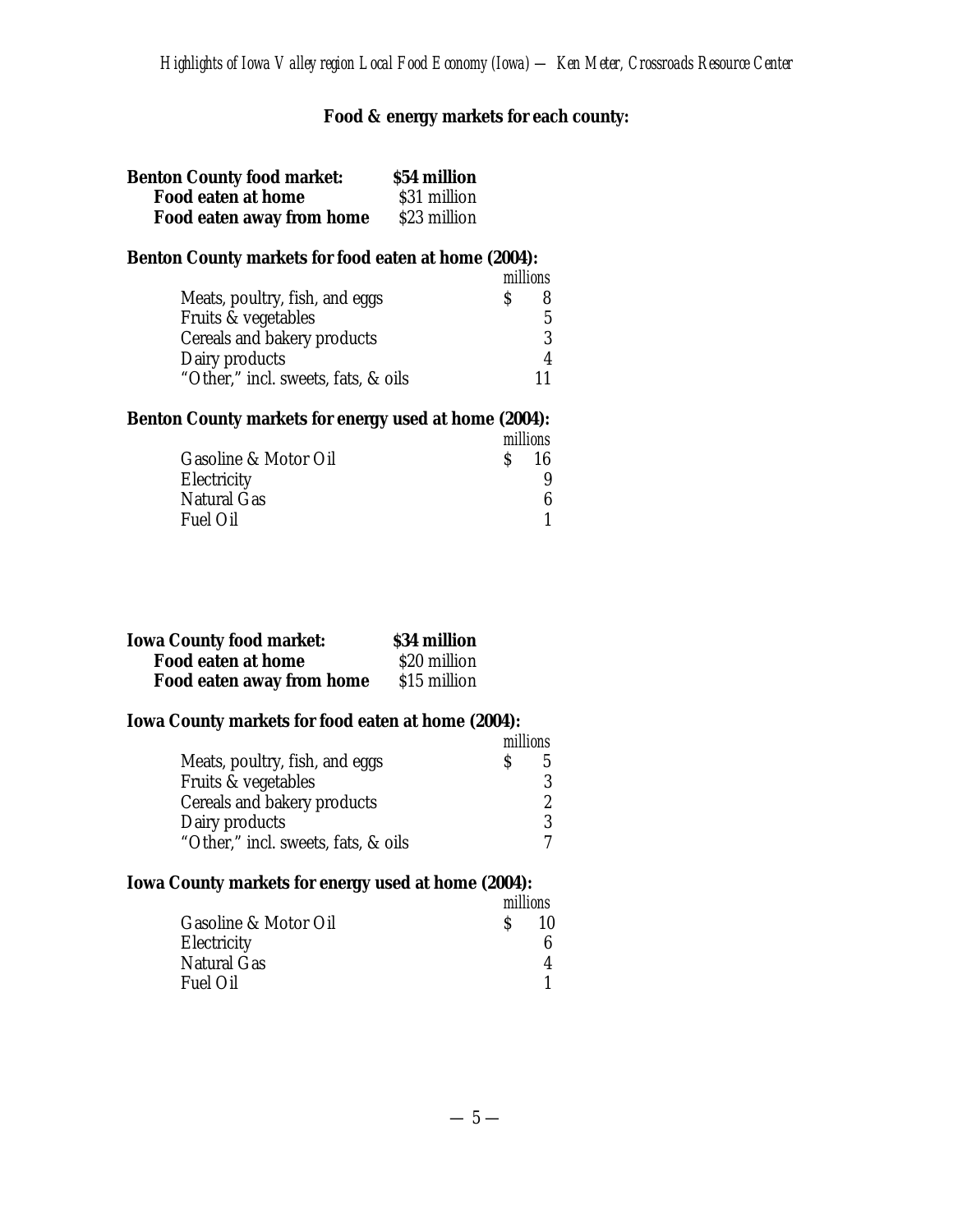| <b>Johnson County food market:</b> | <b>S246 million</b> |
|------------------------------------|---------------------|
| Food eaten at home                 | \$141 million       |
| Food eaten away from home          | \$106 million       |

### **Johnson County markets for food eaten at home (2004):**

|                                     | millions |
|-------------------------------------|----------|
| Meats, poultry, fish, and eggs      | 34       |
| Fruits & vegetables                 | 22       |
| Cereals and bakery products         | 16       |
| Dairy products                      | 20       |
| "Other," incl. sweets, fats, & oils | 48       |

### **Johnson County markets for energy used at home (2004):**

|                      |               | millions |
|----------------------|---------------|----------|
| Gasoline & Motor Oil | $\mathcal{S}$ | -71      |
| Electricity          |               |          |
| Natural Gas          |               | 28.      |
| Fuel Oil             |               | 5        |

| <b>Linn County food market:</b>                | \$429 million |
|------------------------------------------------|---------------|
| Food eaten at home                             | \$245 million |
| <b>Food eaten away from home</b> \$184 million |               |

### **Linn County markets for food eaten at home (2004):**

|                                     |    | millions |
|-------------------------------------|----|----------|
| Meats, poultry, fish, and eggs      | S. | 60       |
| Fruits & vegetables                 |    | 39       |
| Cereals and bakery products         |    | 27       |
| Dairy products                      |    | 34       |
| "Other," incl. sweets, fats, & oils |    | 84       |

# **Linn County markets for energy used at home (2004):**

|                      | millions |
|----------------------|----------|
| Gasoline & Motor Oil | $S$ 124  |
| Electricity          | 74       |
| Natural Gas          | 48       |
| <b>Fuel Oil</b>      |          |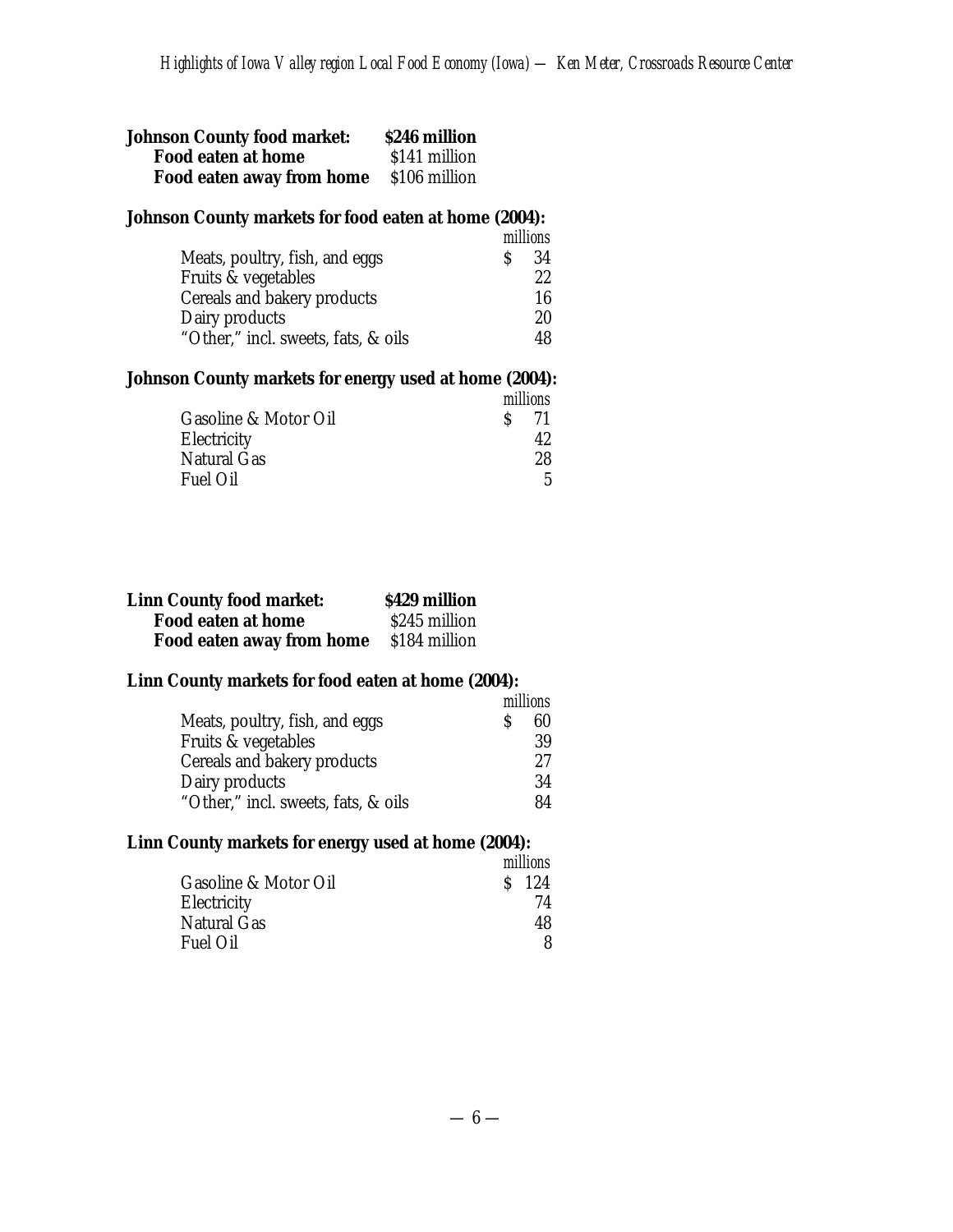| <b>Poweshiek County food market:</b> | <b>S41 million</b> |
|--------------------------------------|--------------------|
| Food eaten at home                   | \$24 million       |
| Food eaten away from home            | \$18 million       |

### **Poweshiek County markets for food eaten at home (2004):**

|                                     | millions |   |
|-------------------------------------|----------|---|
| Meats, poultry, fish, and eggs      |          |   |
| Fruits & vegetables                 |          |   |
| Cereals and bakery products         |          | 3 |
| Dairy products                      |          | ঽ |
| "Other," incl. sweets, fats, & oils |          |   |

### **Poweshiek County markets for energy used at home (2004):**

|                      | millions |  |
|----------------------|----------|--|
| Gasoline & Motor Oil | $S = 12$ |  |
| Electricity          |          |  |
| Natural Gas          | 5        |  |
| Fuel Oil             |          |  |

| <b>Tama County food market:</b> | \$39 million |
|---------------------------------|--------------|
| Food eaten at home              | \$22 million |
| Food eaten away from home       | \$17 million |

# **Tama County markets for food eaten at home (2004):**

|                                     | millions |   |
|-------------------------------------|----------|---|
| Meats, poultry, fish, and eggs      |          | 5 |
| Fruits & vegetables                 |          |   |
| Cereals and bakery products         |          | 3 |
| Dairy products                      |          | 3 |
| "Other," incl. sweets, fats, & oils |          |   |

# **Tama County markets for energy used at home (2004):**

|                      | millions |        |
|----------------------|----------|--------|
| Gasoline & Motor Oil |          | $S$ 11 |
| Electricity          |          |        |
| Natural Gas          |          |        |
| <b>Fuel Oil</b>      |          |        |